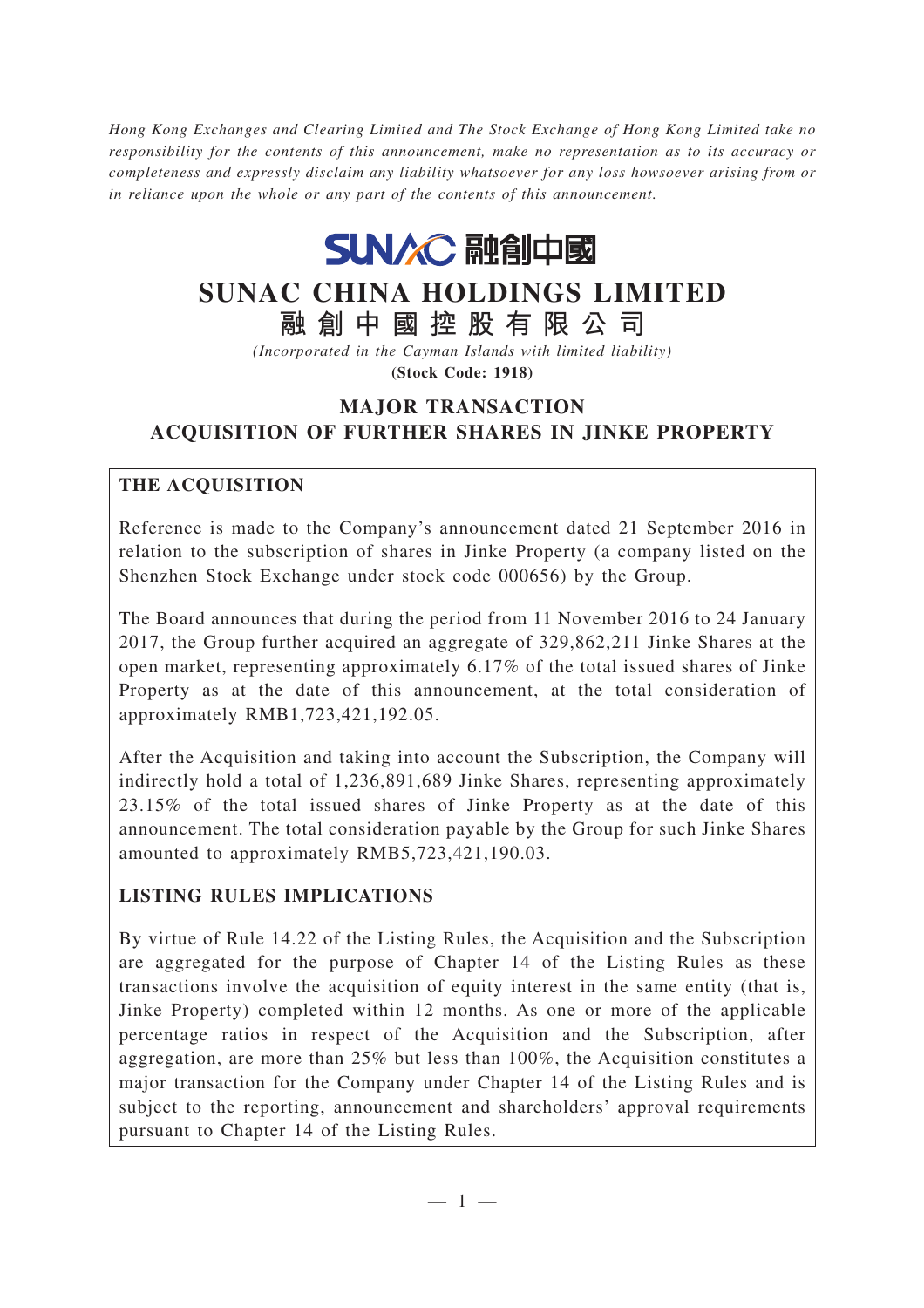The Company has obtained the written approval from Sunac International, the controlling shareholder of the Company holding approximately 52.89% of the total issued Shares of the Company as at the date of this announcement, for approving the Acquisition pursuant to Rule 14.44 of the Listing Rules.

Pursuant to Rule 14.41(a) of the Listing Rules, a circular containing, among other things, (i) details of the Acquisition; (ii) financial information of the Group; and (iii) financial information of Jinke Property, shall be dispatched within 15 business days after publication of this announcement for the Shareholders' information. As additional time is required to prepare the financial information to be included in the circular, the Company will apply for a waiver from strict compliance with Rule 14.41(a) of the Listing Rules from the Stock Exchange so that the despatch date of the circular can be postponed to a date more than 15 business days after publication of this announcement, which is expected to be on or before 30 April 2017.

## **THE ACQUISITION**

Reference is made to the Company's announcement dated 21 September 2016 in relation to the Subscription.

The Board announces that during the period from 11 November 2016 to 24 January 2017, the Group further acquired an aggregate of 329,862,211 Jinke Shares through the open market, representing approximately 6.17% of the total issued shares of Jinke Property as at the date of this announcement, at the total consideration of approximately RMB1,723,421,192.05. The consideration for the Acquisition had been settled by the internal resources of the Group.

After the Acquisition and taking into account the Subscription, the Company will indirectly hold a total of 1,236,891,689 Jinke Shares, representing approximately 23.15% of the total issued shares of Jinke Property as at the date of this announcement. The total consideration payable by the Group for such Jinke Shares amounted to approximately RMB5,723,421,190.03.

Jinke Property will remain as an associate of the Company after the Acquisition.

As the Acquisition was made through the open market, the Company is unable to identify the market vendors. To the best of the knowledge, information and belief of the Directors, having made all reasonable enquiries, the market vendors are independent of the Company and connected persons of the Company.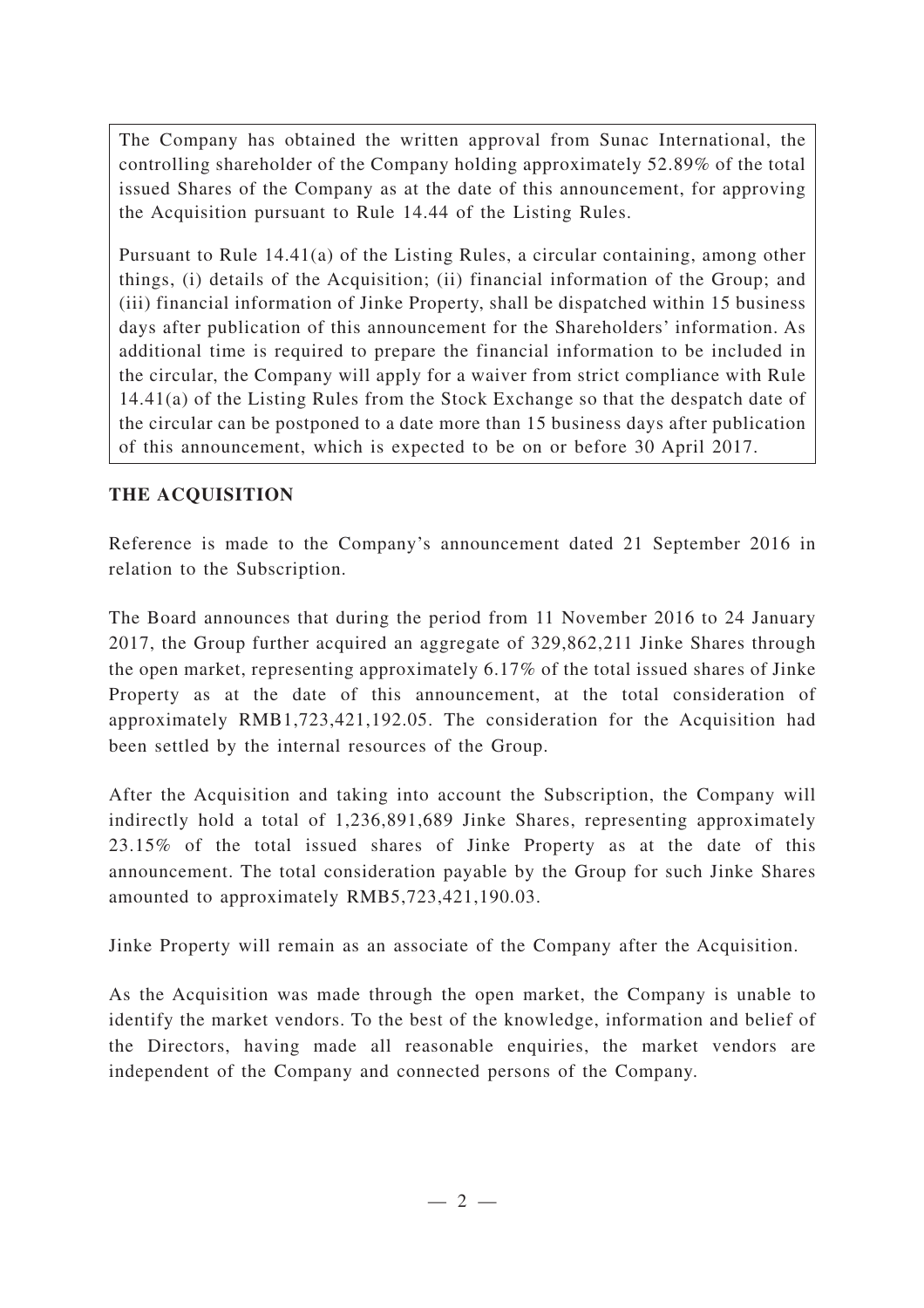#### **INFORMATION ON JINKE PROPERTY**

Jinke Property has been listed on the Shenzhen Stock Exchange (stock code: 000656) since 1996 and is a diversified comprehensive enterprise focusing on real estate development. The real estate projects of Jinke Property are mainly located across three major regions in the PRC, namely central and western China, Yangtze River Delta and Bohai Rim, covering cities such as Beijing, Chongqing, Chengdu, Xi'an, Qingdao, Jinan, Changsha, Hefei and Zhengzhou. Based on publicly available information, Jinke Property currently has about 75 real estate projects under construction, and its land reserves available for construction exceed 17 million sq.m..

Based on publicly available information, the unaudited consolidated total net asset of Jinke Property as at 30 September 2016 was approximately RMB21,634,423,000, and the audited net profits of Jinke Property for the two financial years ended 31 December 2015 were as follows:

|                            | For the year ended<br>31 December 2014<br><i>(approximate)</i><br><b>RMB'000)</b> | For the year ended<br>31 December 2015<br><i>(approximate)</i><br><b>RMB'000)</b> |
|----------------------------|-----------------------------------------------------------------------------------|-----------------------------------------------------------------------------------|
| Net profit before taxation | 753,433.77                                                                        | 1,784,680.15                                                                      |
| Net profit after taxation  | 863,039.06                                                                        | 1,233,646.81                                                                      |

#### **REASONS FOR THE ACQUISITION**

Jinke Property is engaged in real estate development in the main core second-tier cities in the PRC with high quality land reserve. The Company is optimistic about the future prospects of Jinke Property and believes that the investment will bring good investment returns to the Company.

Given that the Acquisition is made through the open market at the then prevailing market prices, the Directors (including the independent non-executive Directors) consider that the Acquisition is made on normal commercial terms which are fair and reasonable and is in the interest of the Company and the Shareholders as a whole.

#### **INFORMATION ON THE COMPANY**

The Company is a company incorporated in the Cayman Islands with limited liability, and the shares of which are listed on the Main Board of the Stock Exchange. As specialized in integrated development of residential and commercial properties, the Company is one of the leading real estate developers in the PRC. In line with its regional focus and high-end positioning strategy, the Company has developed or is developing many high-quality property projects ranging from high-rise residences, detached villas, retail properties and offices in the first-tier cities and core second-tier cities in the PRC.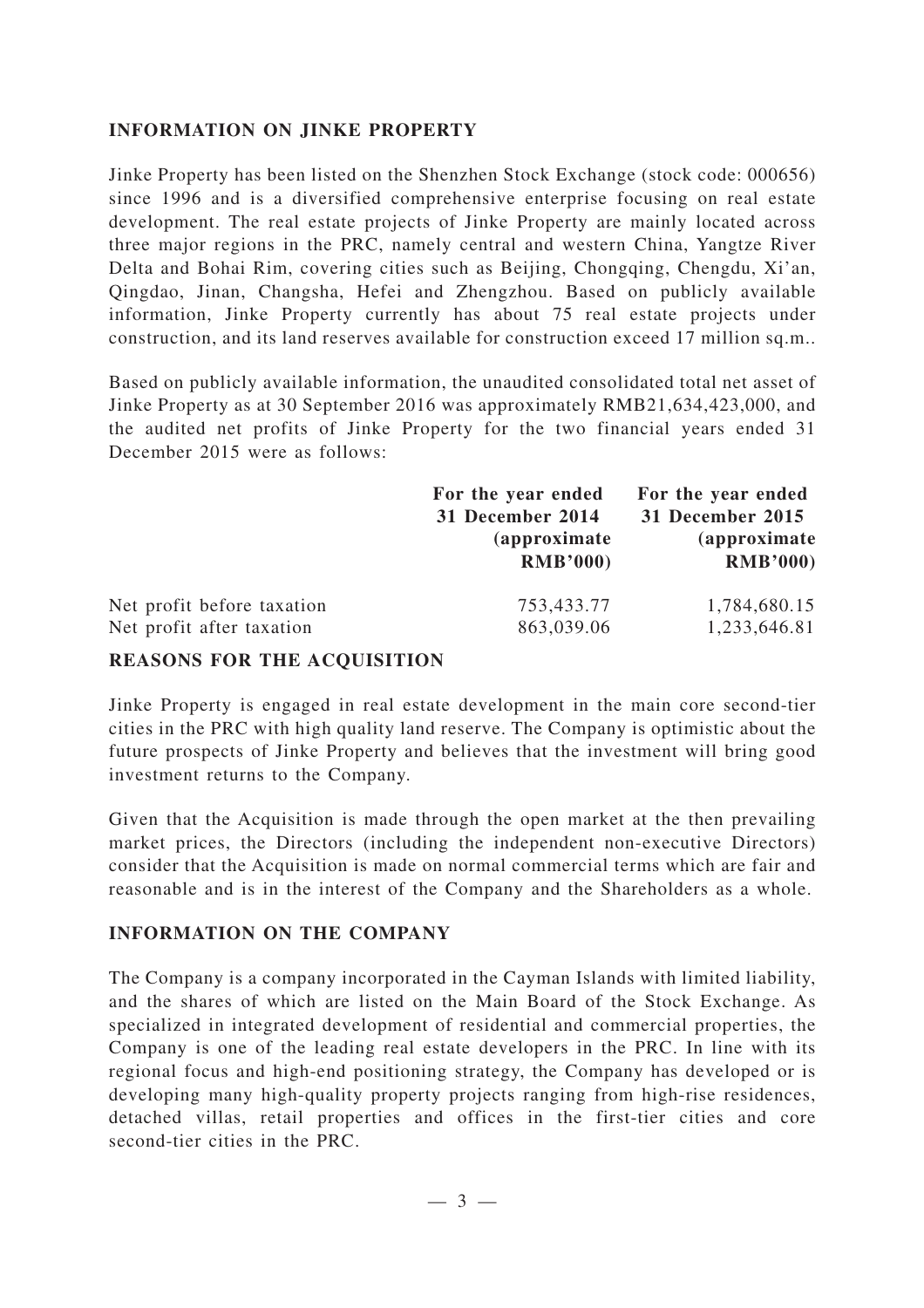## **LISTING RULES IMPLICATIONS**

The Acquisition, on a standalone basis, constitutes a discloseable transaction for the Company under Chapter 14 of the Listing Rules as one or more of the applicable percentage ratios in respect of the Acquisition are more than 5% but less than 25%. By virtue of Rule 14.22 of the Listing Rules, the Acquisition and the Subscription are aggregated for the purpose of Chapter 14 of the Listing Rules as these transactions involve the acquisition of equity interest in the same entity (that is, Jinke Property) completed within 12 months. As one or more of the applicable percentage ratios in respect of the Acquisition and the Subscription, after aggregation, are more than 25% but less than 100%, the Acquisition constitutes a major transaction for the Company under Chapter 14 of the Listing Rules and is subject to the reporting, announcement and shareholders' approval requirements pursuant to Chapter 14 of the Listing Rules.

## **WRITTEN SHAREHOLDER'S APPROVAL**

Pursuant to Rule 14.44 of the Listing Rules, in lieu of a resolution to be passed at a general meeting of the Company, written shareholder 's approval for the Acquisition has been obtained from the controlling shareholder of the Company, namely Sunac International, who held 2,042,623,884 Shares, representing approximately 52.89% of the issued share capital of the Company as at the date of this announcement. To the best of the Directors' knowledge, information and belief, after having made all reasonable enquiries, none of the Shareholders has any material interest in the Acquisition and therefore no shareholder is required to abstain from voting if the Company were to convene an extraordinary general meeting for the approval of the Acquisition.

Pursuant to Rule 14.41(a) of the Listing Rules, a circular containing, among other things, (i) details of the Acquisition; (ii) financial information of the Group; and (iii) financial information of Jinke Property, shall be dispatched within 15 business days after publication of this announcement for the Shareholders' information. As additional time is required to prepare the financial information to be included in the circular, the Company will apply for a waiver from strict compliance with Rule 14.41(a) of the Listing Rules from the Stock Exchange so that the despatch date of the circular can be postponed to a date more than 15 business days after publication of this announcement, which is expected to be on or before 30 April 2017.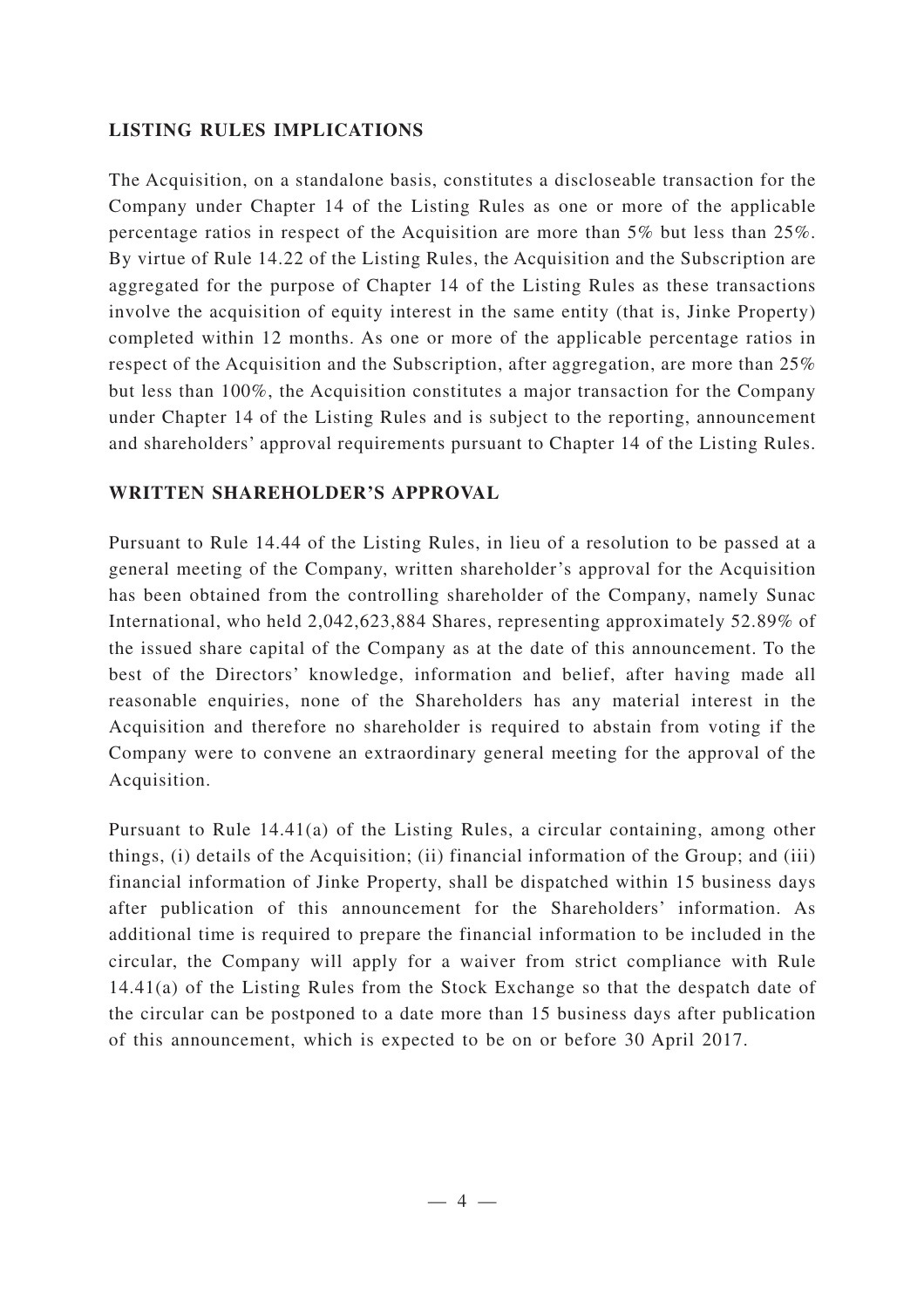## **DEFINITIONS**

In this announcement, unless the context otherwise requires, the following expressions shall have the following meaning:

| "Acquisition"                    | the acquisition of an aggregate of 329,826,211 Jinke<br>Shares by the indirect wholly-owned subsidiaries of the<br>Company (namely, Runze Property and Runding<br>Property) through the open market from 11 November<br>2016 to 24 January 2017 |
|----------------------------------|-------------------------------------------------------------------------------------------------------------------------------------------------------------------------------------------------------------------------------------------------|
| "Board"                          | the board of Directors                                                                                                                                                                                                                          |
| "Company"                        | Sunac China Holdings Limited, a company incorporated<br>in the Cayman Islands with limited liability, and the<br>issued Shares of which are listed on the Main Board of<br>the Stock Exchange (stock code: 1918)                                |
| "connected person(s)"            | has the meaning ascribed to it under the Listing Rules                                                                                                                                                                                          |
| "controlling"<br>shareholder(s)" | has the meaning ascribed to it under the Listing Rules                                                                                                                                                                                          |
| "Director(s)"                    | directors of the Company                                                                                                                                                                                                                        |
| "Group"                          | the Company and its subsidiaries                                                                                                                                                                                                                |
| "HK\$"                           | Hong Kong dollars, the lawful currency of Hong Kong                                                                                                                                                                                             |
| "Hong Kong"                      | the Hong Kong Special Administrative Region of the<br>PRC                                                                                                                                                                                       |
| "Jinke Property"                 | Jinke Property Group Co., Ltd.* (金科地產集團股份有<br>限公司)                                                                                                                                                                                              |
| "Jinke Shares"                   | the shares in the share capital of Jinke Property                                                                                                                                                                                               |
| "Jujin Property"                 | Tianjin Jujin Property Management Ltd.* (天津聚金物<br>業管理有限公司), an indirect wholly-owned subsidiary<br>of the Company established in the PRC                                                                                                        |
| "Listing Rules"                  | the Rules Governing the Listing of Securities on the<br>Stock Exchange                                                                                                                                                                          |
| "PRC"                            | the People's Republic of China                                                                                                                                                                                                                  |
| "RMB"                            | Renminbi, the lawful currency of the PRC                                                                                                                                                                                                        |